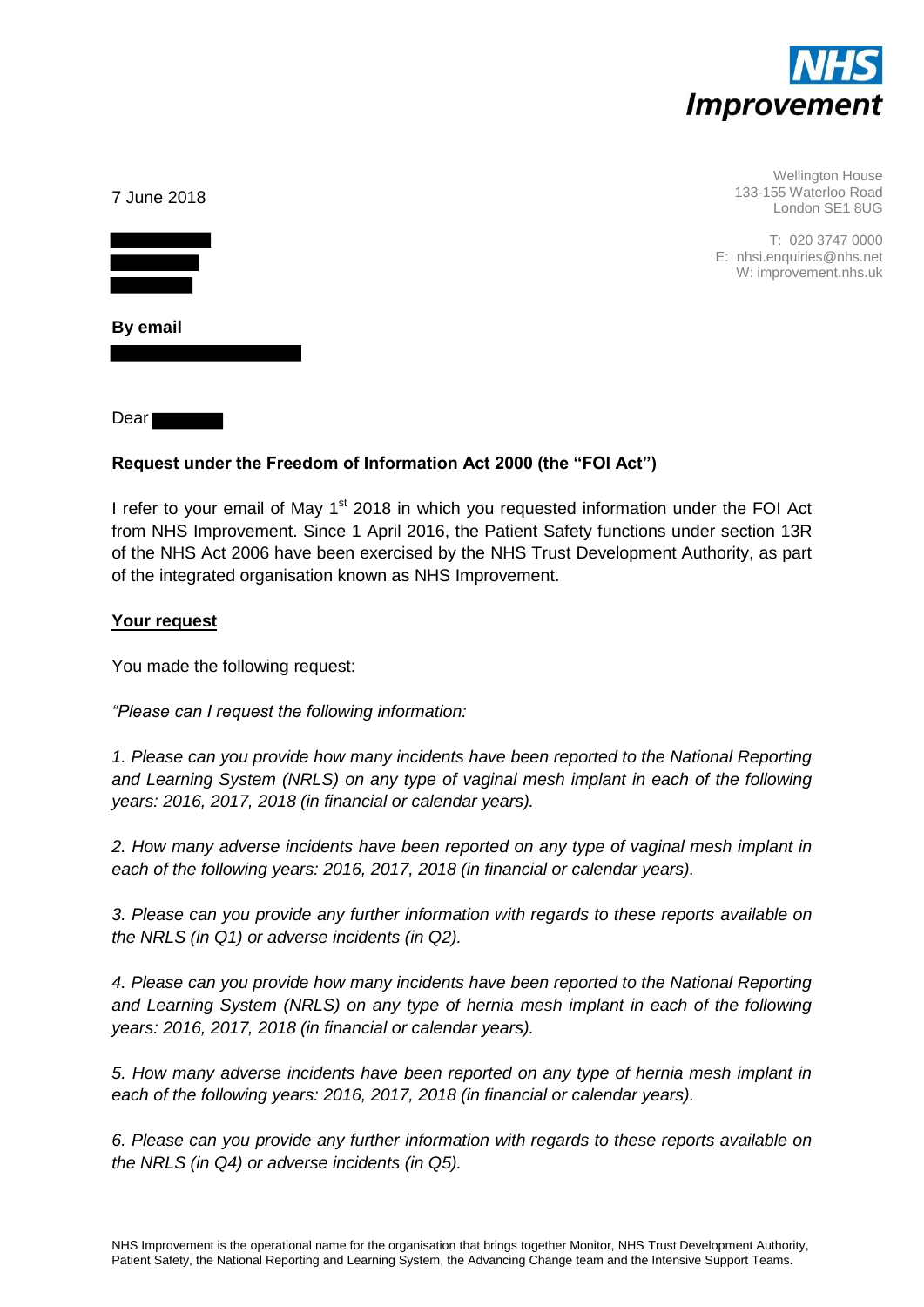*Please also send a response to Anna, coped in here."*

NHS Improvement asked you to clarify questions 2 and 5, to which, in your email dated May 8<sup>th</sup> 2018, you confirmed that these were to include StEIS data. It was also advised that neither the National Reporting and Learning System (NRLS), which collects patient safety incidents (defined as any 'unintended incident which could have or did lead to harm for one or more patients receiving NHS care'), nor the Strategic Executive Information System (StEIS), which collects 'serious incidents', necessarily hold information relating to incidents considered 'adverse'. In relation to this particular request, the MHRA's Yellow Card Data would be the primary source for such information. We routinely share all incidents reported to the NRLS as being related to medical devices or medication with the MHRA, who can be contacted via the link provided below:

https://yellowcard.mhra.gov.uk/contact-us/

### **Decision**

NHS Improvement holds the information that you have requested and has decided to release all of the information that it holds

The information we hold is from the NRLS and StEIS.

By way of background, some information about the NRLS may be helpful. The primary purpose of the NRLS is to enable learning from patient safety incidents occurring in the NHS. The NRLS was established in late 2003 as a largely voluntary scheme for reporting patient safety incidents, and therefore it does not provide the definitive number of patient safety incidents occurring in the NHS.

All NHS organisations in England and Wales have been able to report to the system since 2005. In April 2010, it became mandatory for NHS organisations to report all patient safety incidents which result in severe harm or death. All patient safety incident reports submitted to the NRLS categorised as resulting in severe harm or death are individually reviewed by clinicians to make sure that we learn as much as we can from these incidents, and, if appropriate, take action at a national level. Whilst the vast majority of reports to the NRLS are made by healthcare staff, we also have a portal where patients and public can anonymously report incidents that they believe could be used for national learning.

The NRLS is a dynamic reporting system, and the number of incidents reported as occurring at any point in time may increase as more incidents are reported. Experience in other industries has shown that as an organisation's reporting culture matures, staff become more likely to report incidents. Therefore, an increase in incident reporting should not be taken as an indication of worsening of patient safety, but rather as an increasing level of awareness of safety issues amongst healthcare professionals and a more open and transparent culture across the organisation.

StEIS is a database used for the notification of appropriate parties that Serious Incidents have occurred and to manage progress of investigations, as set out in the Serious Incident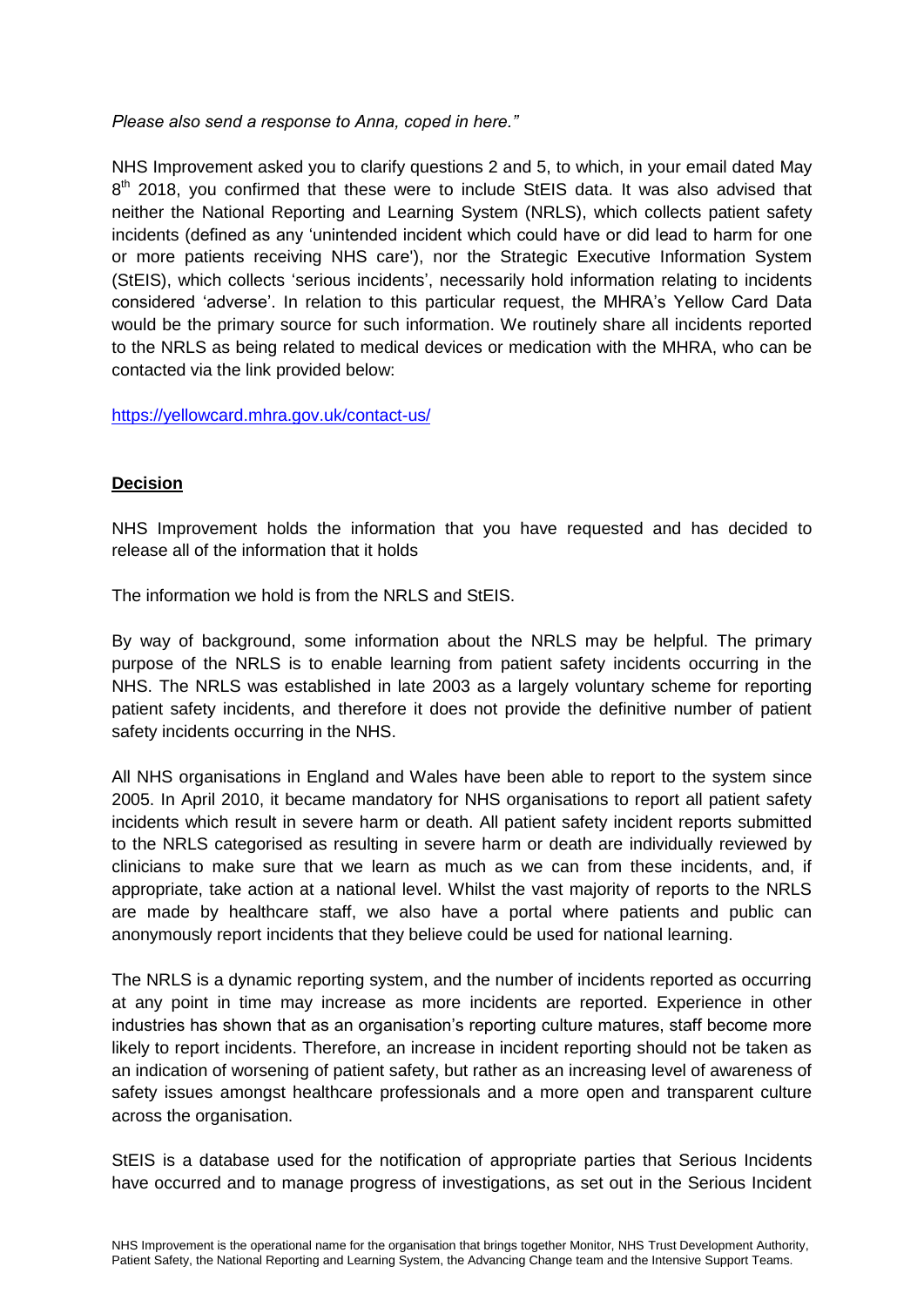Framework 2015, please note it does not hold the full investigation report for Serious Incidents. The revised Serious Incident Framework published in March 2015 builds on previous guidance that introduced a systematic process for responding to serious incidents in NHS-funded care. It replaces, the National Patient Safety Agency (NPSA) National Framework for Reporting and Learning from Serious Incidents Requiring Investigation (2010) and NHS England's Serious Incident Framework (March 2013). The framework takes account of the changes within the NHS landscape and acknowledges the increasing importance of taking a whole-system approach, where cooperation, partnership working, thorough investigation and analytical thinking is applied to ensure organisations identify and learn what went wrong, how it went wrong and what can be done to minimise the risk of the incident happening again.

### **Serious Incidents (SIs)**

As set out in the Serious Incident Framework 2015, serious incidents are events in health care where the potential for learning is so great, or the consequences to patients, families and carers, staff or organisations are so significant, that they warrant using additional resources to mount a comprehensive response, and in particular, an investigation.

The purpose of Serious Incidents investigation is to identify the factors that contributed towards the incident occurring and the fundamental issues (or root causes) that underpinned these, so that changes can be made to reduce the risk of recurrence.

Serious Incidents are reported by providers to their commissioners using StEIS in order to facilitate the management of the response to a Serious Incident, including the investigation.

Determining whether something is a Serious Incident or not can be difficult. Fundamentally this is a local decision that should be made using reference to the existing Serious Incident Framework. This says that outcome alone is not always enough to delineate what counts as a serious incident. The NHS strives to achieve the very best outcomes but this may not always be achievable. Upsetting outcomes are not always the result of acts or omissions in care".

The StEIS database was designed to allow commissioner oversight of individual Serious Incident investigations. It was not designed to support trend analysis.

A search of the main NRLS database was carried out on 29 May 2018 of all incidents reported as occurring between 1 January 2016 to 16 May 2018, where the free text description of the incident contained the requested, specific key search terms of vagina/vaginal plus mesh and hernia plus mesh, including misspellings. A search of reports to the NRLS made via the patient and public reporting portal between 21 April 2016 and 1 April 2018 containing the term 'mesh' was also conducted. Note that due to a technical issue we were not able to search for more recent reports made via this portal. A search of the StEIS was also carried out of all incidents reported between 1 April 2016 and 31 March 2018, where the free text contained the specific key search term 'mesh'. The agreed key search phrases will pick up many appropriate incidents, however, we cannot guarantee that there are not additional relevant incidents that an alternative keyword search strategy might not have found.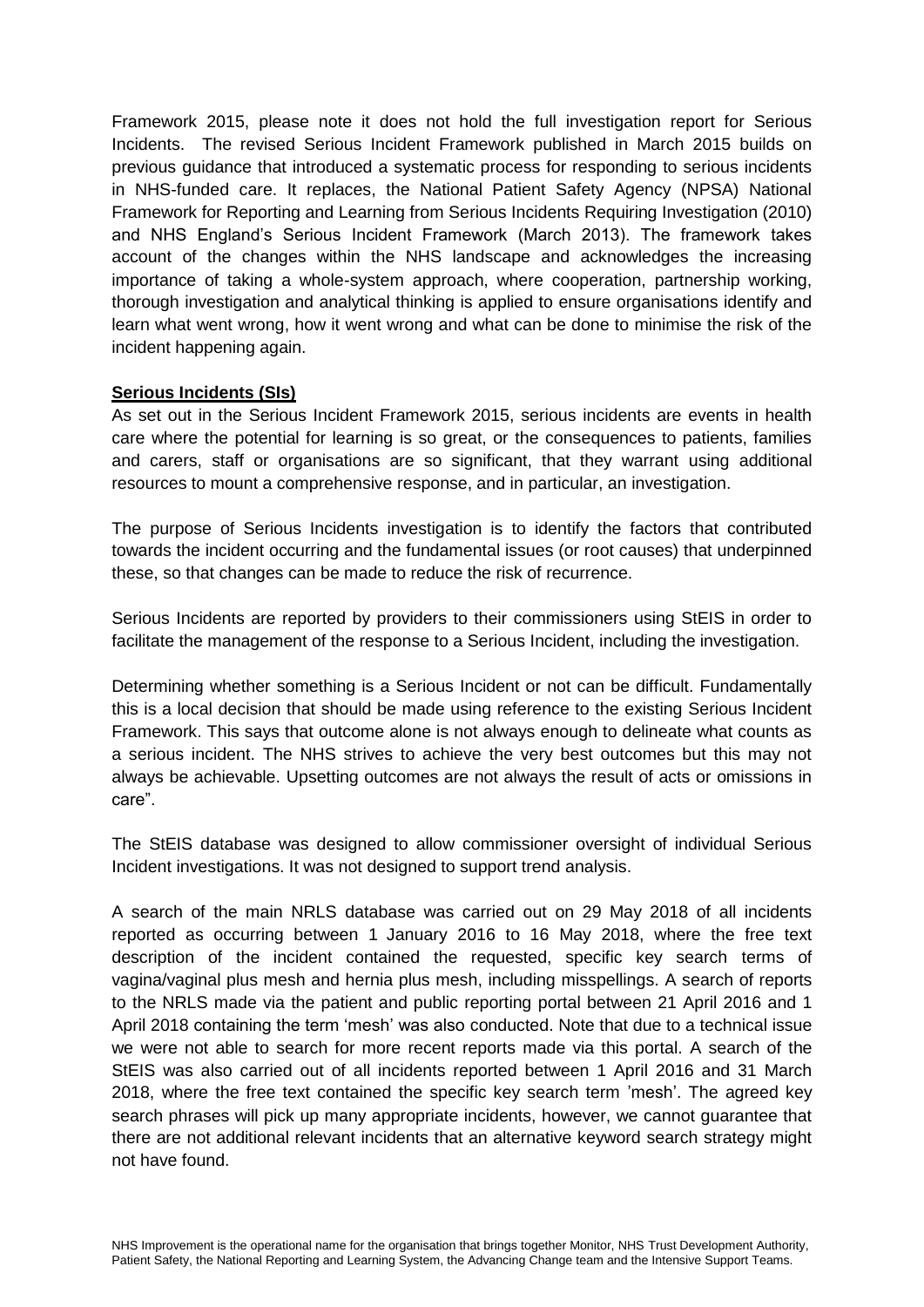Please also note that incidents reported to StEIS may also be reported to the NRLS.

Our clinical teams reviewed all incidents which contained these keywords and excluded those where the reference to mesh was very clearly background to the incident, rather than an incident that, even possibly, described harm or potential harm related to mesh. Examples of the kinds of incident reports we excluded are reports describing stock shortages of mesh. or where a medication error occurred in the immediate period after surgery involving mesh. For the sake of completeness we have included all remaining incidents in our reply, including incidents where any direct connection between the mesh and the reported incident is unclear, such as a post-operative wound infection.

### Question 1

Table 1: The number of reported NRLS incidents returned by a combination of the search terms 'vagina' and 'mesh' (excluding reports where the terms were clearly background mentions), by calendar year and degree of harm.

| <b>YEAR</b>  | <b>Reported degree of harm (severity)</b> |     |                 |               |              |              |
|--------------|-------------------------------------------|-----|-----------------|---------------|--------------|--------------|
|              | <b>No Harm</b>                            | Low | <b>Moderate</b> | <b>Severe</b> | <b>Death</b> | <b>Total</b> |
| 2016         |                                           |     |                 |               |              |              |
| 2017         |                                           | 2   |                 |               | 0            |              |
| 2018         |                                           | 3   |                 |               | 0            | 6            |
| <b>Total</b> |                                           | 6   |                 |               | 0            | 11           |

Via the patient and public reporting route, we received a total of 12 reports related to vaginal mesh during the stated period. We have included these for completeness although the date the incident occurred was not provided in any of these reports. Eleven of these reports were submitted on 28 September 2017 and one was submitted in November 2017. Eleven were described as causing severe harm and one was described as causing moderate harm. Further details of these can be found in Annex 1 of the attached file.

### **Question 2**

A search of the StEIS returned no reports of serious incidents relating to vaginal mesh implants between the financial years of 2016-2018

### Question 3

Further details regarding the NRLS reports, relating to vaginal mesh, can be found in annex  $2.$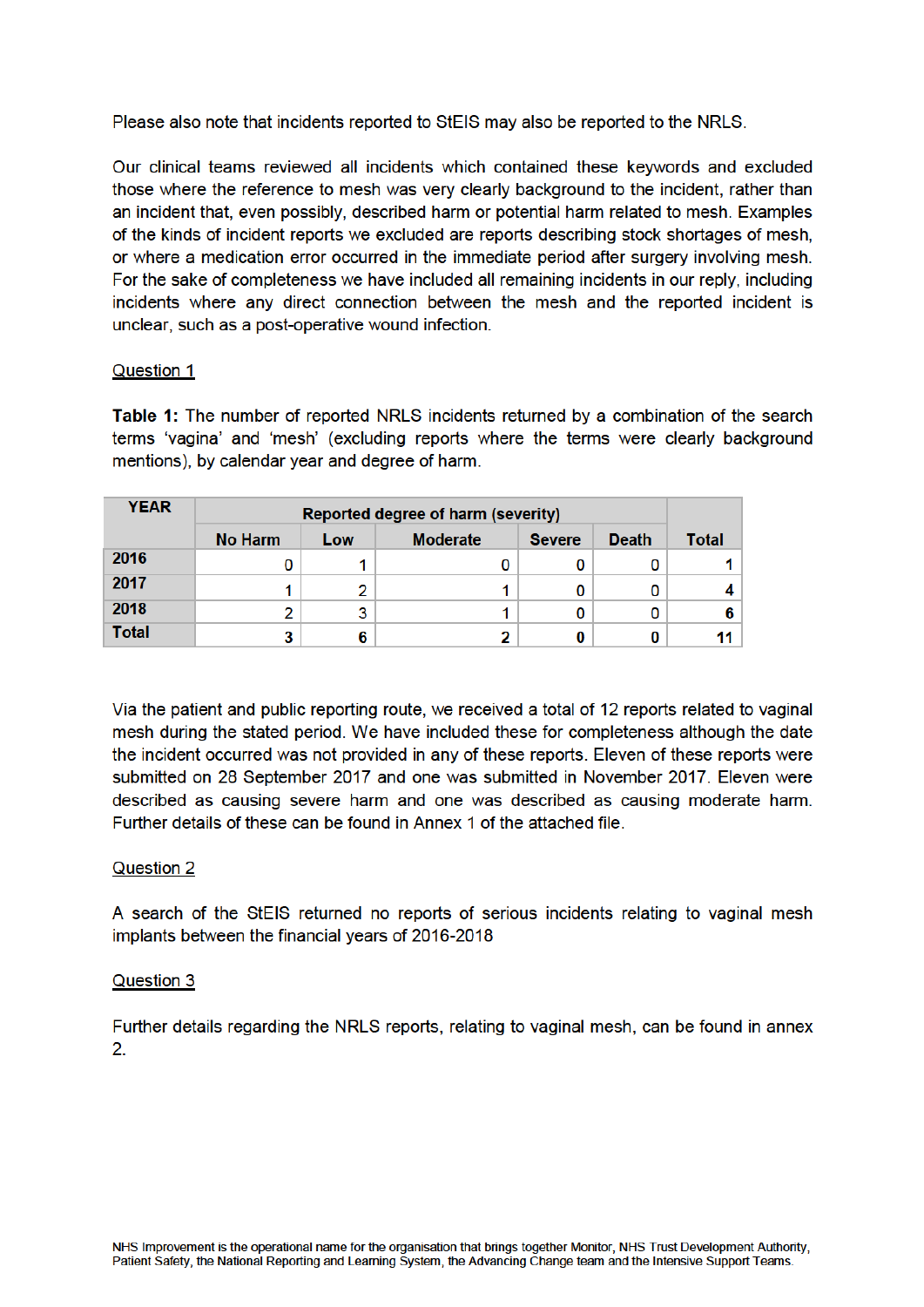## Question 4

Table 3: The number of reported NRLS incidents returned by a combination of the search terms 'hernia' and 'mesh' (excluding reports where the terms were clearly background mentions), by calendar year and degree of harm.

| <b>YEAR</b>  | <b>Reported degree of harm (severity)</b> |     |                 |               |              |                 |
|--------------|-------------------------------------------|-----|-----------------|---------------|--------------|-----------------|
|              | <b>No Harm</b>                            | Low | <b>Moderate</b> | <b>Severe</b> | <b>Death</b> | <b>Total</b>    |
| 2016         |                                           |     |                 |               |              |                 |
| 2017         |                                           | 2   |                 |               | 0            | 13              |
| 2018         |                                           |     |                 |               | 0            | 21              |
| <b>Total</b> | 9                                         |     |                 |               |              | 19 <sup>°</sup> |

Via the patient and public reporting route, zero reports relating to hernia mesh were found.

## Question 5

A search of the StEIS returned 9 reports of serious incidents describing hernia mesh implants, (excluding reports where the terms were clearly background mentions), between the financial years of 2016-2018.

## **Question 6**

Further details regarding both the StEIS and NRLS reports, relating to hernia mesh, can be found in annexes 3 and 4 of the attached file, respectively.

### **Review rights**

If you consider that your request for information has not been properly handled or if you are otherwise dissatisfied with the outcome of your request, you can try to resolve this informally with the person who dealt with your request. If you remain dissatisfied, you may seek an internal review within NHS Improvement of the issue or the decision. A senior member of NHS Improvement's staff, who has not previously been involved with your request, will undertake that review.

If you are dissatisfied with the outcome of any internal review, you may complain to the Information Commissioner for a decision on whether your request for information has been dealt with in accordance with the FOI Act.

A request for an internal review should be submitted in writing to FOI Request Reviews. NHS Improvement, Wellington House, 133-155 Waterloo Road, London SE1 8UG or by email to nhsi.foi@nhs.net.